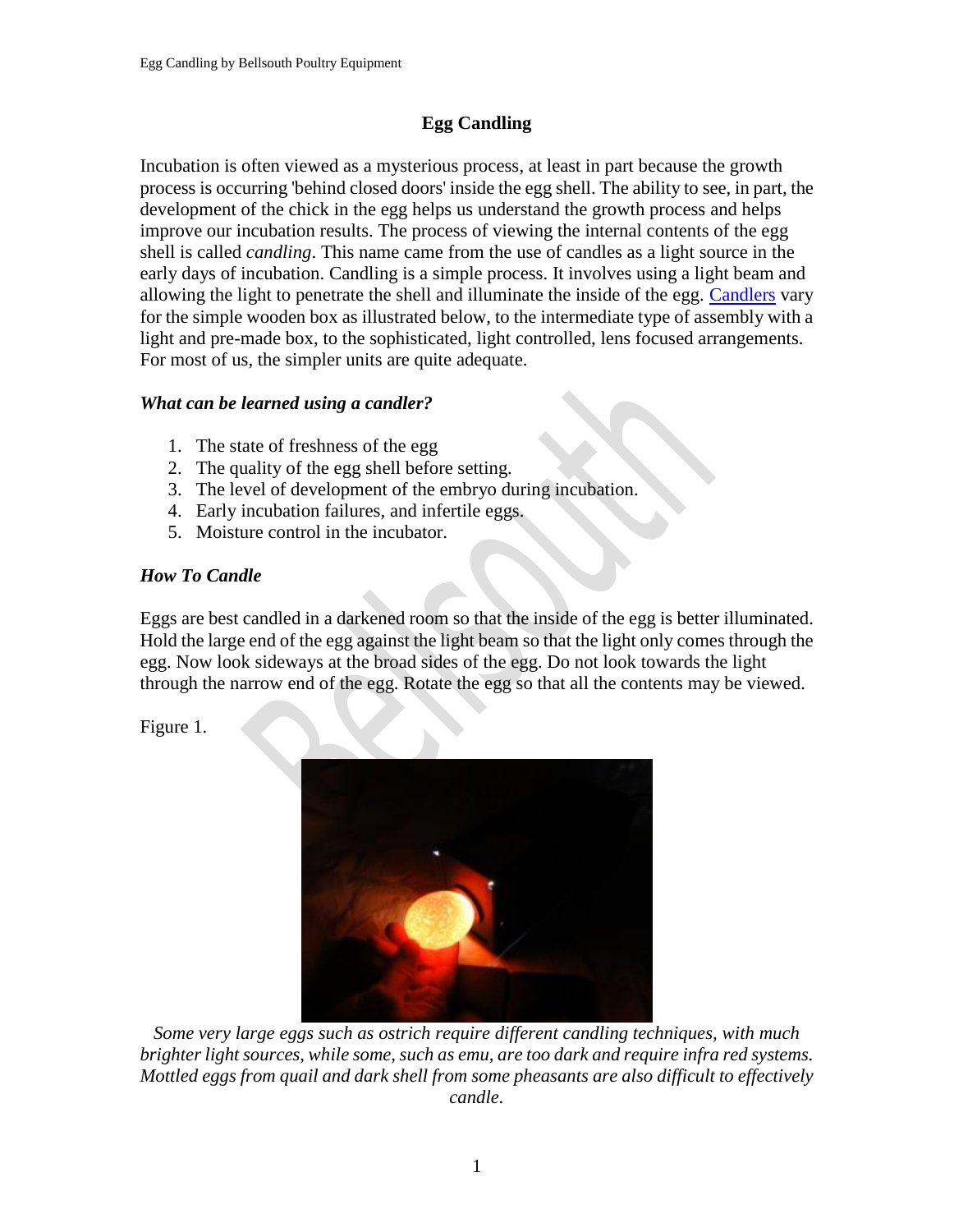### *What Can You See By Candling?*

State of freshness of the egg. The size of the air cell at setting is very important. If the egg has dried more that its quota of moisture loss pre-hatch, then the chicks will be struggling to hatch at all. The illustration in Figure 2 demonstrates what the air cell looks like after different storage times.



State of the shell. Many disease including infectious bronchitis, can cause discoloration and some damage to the shell. When illuminated during candling, shell faults become apparent. Eggs with these faults should not be set, as they are known to have poor hatchability. Shell faults include mottling, hairline cracks and chalkiness. See Figure 3.

Development of the embryo. With the high powered, lens focused candlers, the development of the embryo can be seen from 24 hours onwards. With the simple 'light in a box,' embryo developments are usually visible from about 3-4 days. By one week, the spidery blood vessels are very obvious. See Figure 5.



### *Eggs which are clear at one week are either infertile or have suffered early embryo mortality. Eggs that have a single "C" shaped blood vessel have died, possible due to low vitamin K and or jarring. Figure 4*

By the end of the second week, the egg will be a solid mass, with only the air cell open. The point of the small end may still be a little cloudy, as there should still be a little unabsorbed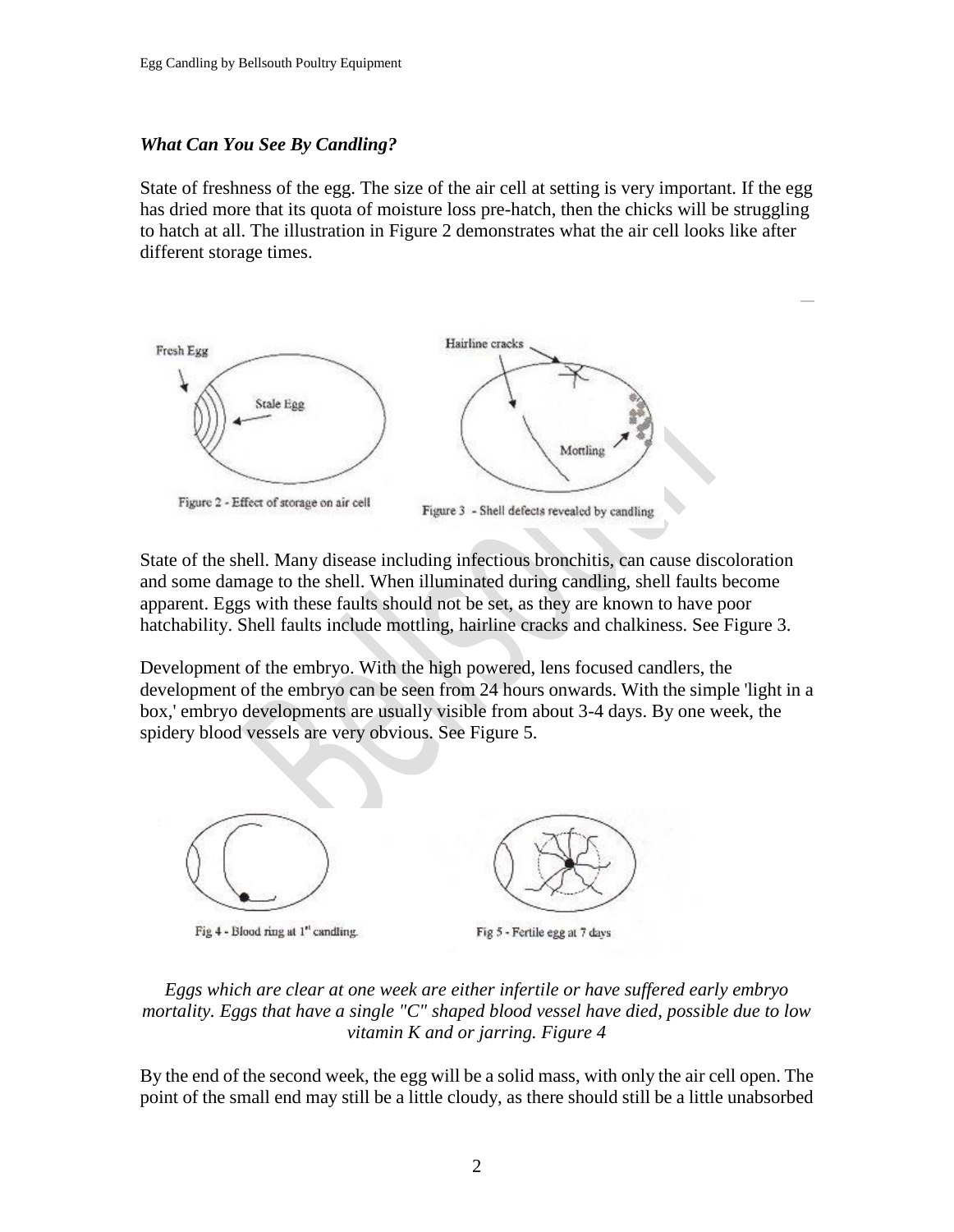albumen at this stage. Movement of the embryo is easily seen at this stage, though lack of movement should not be taken as a sign that the embryo is dead. Figure 6. At 18 days, the chick is fully formed and is almost ready to hatch. If candled on the  $19<sup>th</sup>$  and  $20<sup>th</sup>$  days, the beak of the chick will be seen in the air cell. (Chicken eggs only).

Moisture control. During the incubation process the egg will lose an average of 13% of its weight as moisture loss. The limits of this loss are a minimum of 11%, and a maximum of 15% (chickens, ducks and geese.) Insufficient weight loss will mean wet and sticky chicks, with a possibly delayed hatch. Too much weight loss will result in small, noisy chicks, with increased post hatch mortality. Moisture loss of 13% will mean that around 30% of the egg volume will be air cell by the 18<sup>th</sup> day. By watching the development of the air cell and monitoring the weight we have an extremely accurate method of relating air cell growth, humidity readings in the incubator, and weight loss.

Weighing is not essential but certainly helpful with difficult species, or where accurate information is not available about a certain species. An application of this is ostrich incubation.

## *When Is It Best To Candle?*

I recommend that candling be done four times during the incubation process. The first time is prior to setting the eggs. This enables the observation of the freshness of the eggs, which relates to the storage conditions and the removal of any with faults. The second time is after one week. This will indicate the infertile or clear eggs, and will give the first humidity indication. The third candling is after two weeks. This will give a good idea of the continued development, and the critical moisture indicator. This is the last chance for humidity adjustment. The fourth time is at the transfer to hatcher or the last turn on the  $18<sup>th</sup>$ day for chicken eggs. For other species, candle about three days before due hatch date. This candle will indicate that the humidity has been correct and that all is well. Usually by this time, the adjustment of the humidity will have little bearing on the end result. If the egg is too dry, then little can be done to help. If it is too wet then a couple of days at low humidity may correct the situation, but probably not. Humidity in the incubator for the last three days is usually set for maximum so as to avoid drying just as the chicks are hatching. This is mainly necessary in forced draught incubators. The fourth candling is usually used to confirm the decisions made in earlier candling. If the situation is incorrect, make notes so that you will be able to remember what to do next time. The main thing to remember about candling is that it is used to build an experience factor. Don't expect to understand all there is to know the first time. After you have done it a few times, you will be able to cross compare what you are seeing and have the ability to make adjustments because of it. After a little while, you will see the eggs that are different and be able to tell a good one from a dud. Another thing to consider is to always candle at the same time each batch. If you candle one lot on the  $7<sup>th</sup>$ , one on the  $5<sup>th</sup>$ , and one on the  $8<sup>th</sup>$ , you are always looking at different stages, and the ability to see the pattern of growth is more difficult to discern. If you always do it on the same days, then you only have four stages to remember.

### *Notes For Other Species*